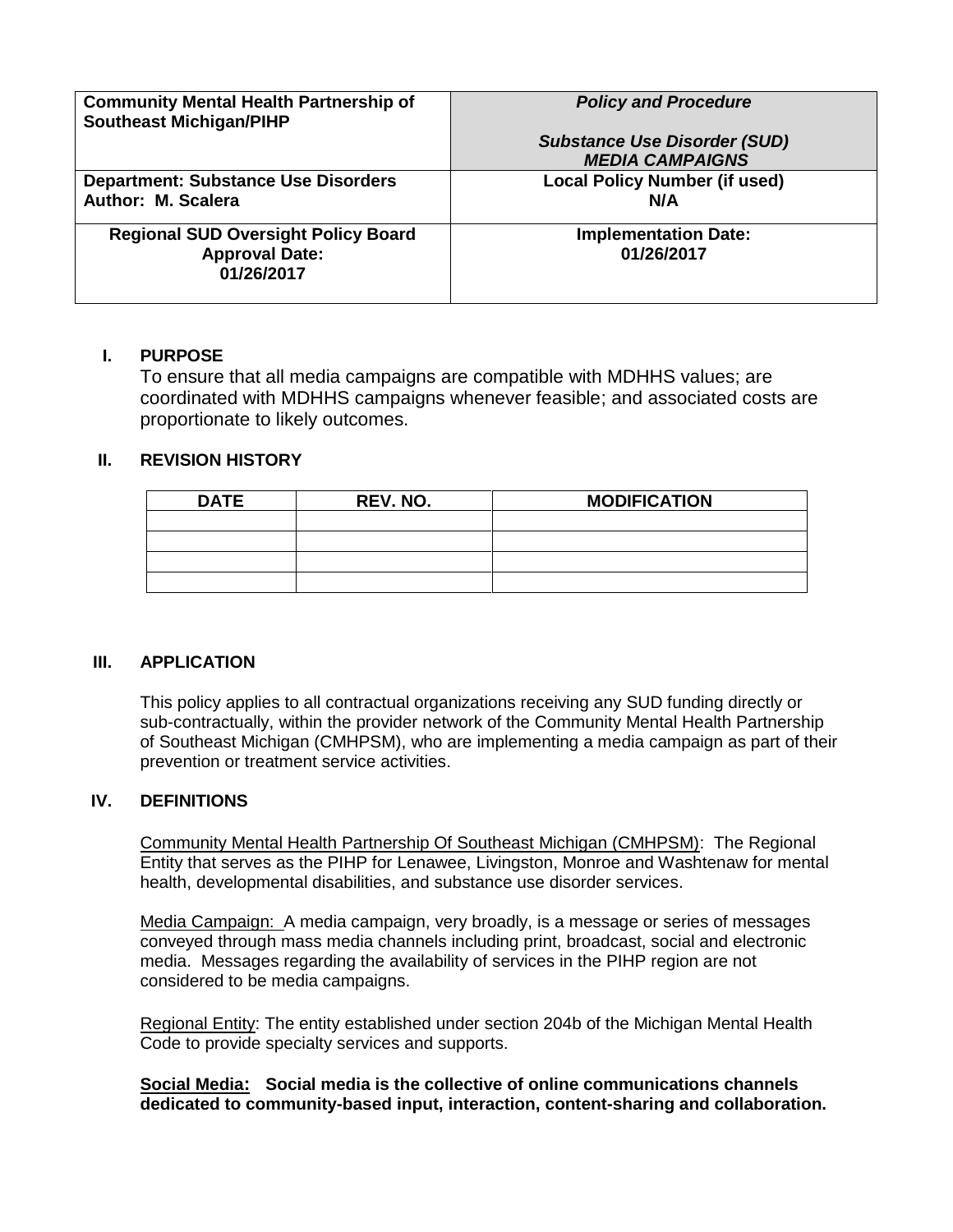**Websites and applications dedicated to [forums,](http://whatis.techtarget.com/definition/discussion-board-discussion-group-message-board-online-forum) [microblogging,](http://searchmobilecomputing.techtarget.com/definition/microblogging) [social](http://whatis.techtarget.com/definition/social-networking)  [networking,](http://whatis.techtarget.com/definition/social-networking) [social bookmarking,](http://whatis.techtarget.com/definition/social-bookmarking) [social curation,](http://whatis.techtarget.com/definition/social-curation) and [wikis](http://searchsoa.techtarget.com/definition/wiki) are among the different types of social media.**

### **V. POLICY**

Media campaigns must be compatible with MDHHS values, be coordinated with MDHHS campaigns whenever feasible and costs must be proportionate to likely outcomes. All campaigns must be reviewed by the CMHPSM prior to use of MDHHS-administered funding and submitted to the MDHHS for approval.

# **VI. STANDARDS**

- A. All mass media campaigns including, but not limited to billboards, bus panel messages, public service announcements (print, radio or TV); social media messaging; pharmacy bag campaigns; are required to be submitted to the CMHPSM.
- B. "Media Campaign Request Form" must be completed and associated materials (PSA Script, Media Message, Pictures, etc.) submitted to CMHPSM no less than four weeks prior to scheduled release.
- C. No campaign may be initiated until receipt of approval by MDHHS is obtained.

#### **VII. EXHIBITS**

Media Campaign Request Form

#### **VIII. REFERENCES**

MDHHS supports and services contract; Part II (B) SUBSTANCE USE DISORDER (SUD) SERVICES; section 9.0 Media Campaigns